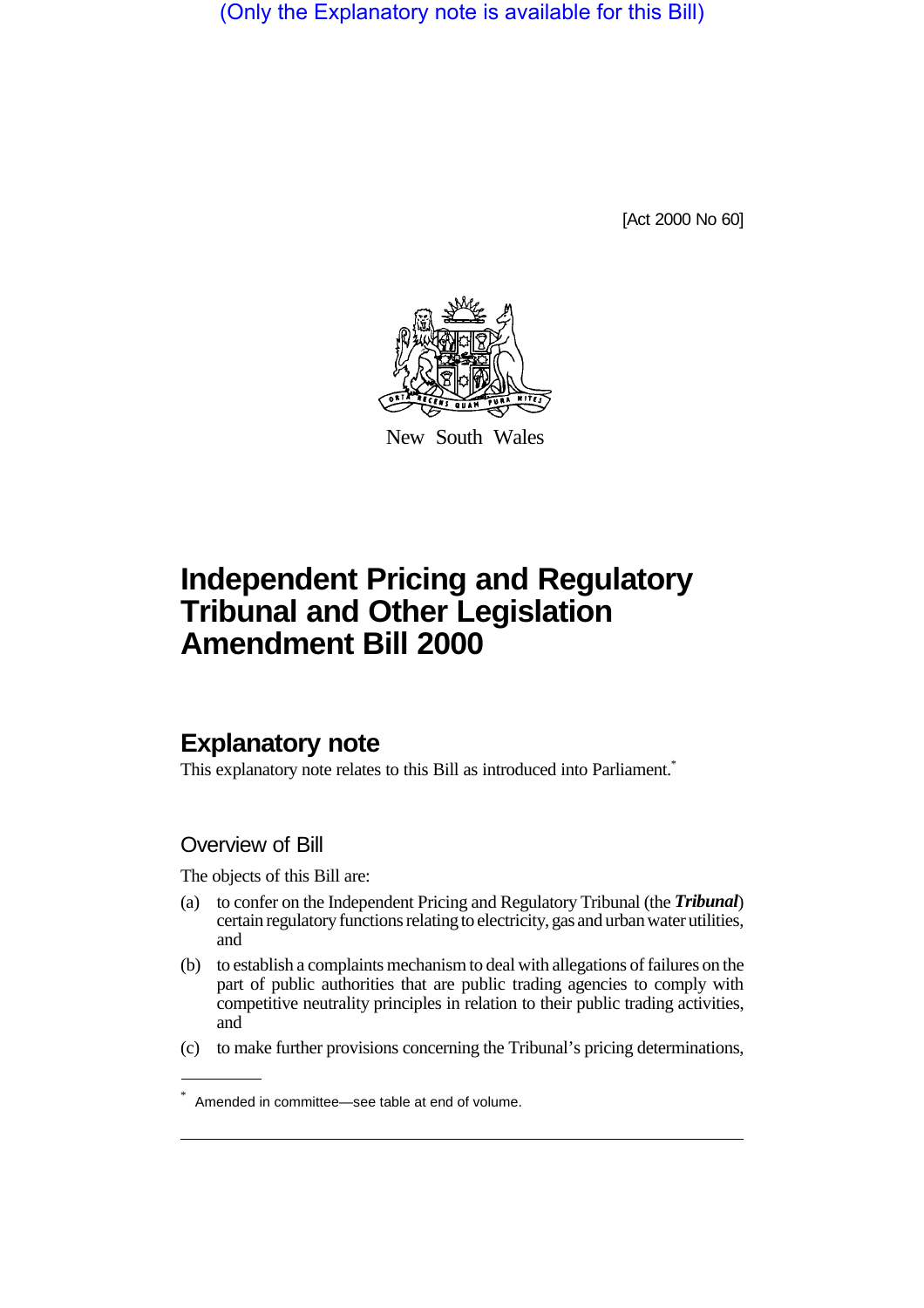Explanatory note

and to enable the Tribunal to monitor compliance with pricing determinations, and

(d) to make other provisions of a minor, consequential or ancillary nature.

### Outline of provisions

**Clause 1** sets out the name (also called the short title) of the proposed Act.

**Clause 2** provides for the commencement of the proposed Act on a day or days to be appointed by proclamation.

**Clause 3** is a formal provision giving effect to the amendments to Acts as set out in the Schedules to the proposed Act.

#### **Regulation of utilities—Schedule 1**

Schedule 1 makes a series of amendments that confer regulatory functions on the Tribunal in relation to electricity distributors, electricity retail suppliers, gas distributors, gas suppliers, the Hunter Water Corporation, the Sydney Water Corporation and the Sydney Catchment Authority.

These functions include:

- (a) the role of making or giving recommendations or advice to Ministers in connection with the grant, variation, transfer or cancellation of utilities' operating licences, licences or authorisations, and
- (b) monitoring and reporting on compliance with such instruments, and
- (c) imposing or recommending the imposition of penalties for contraventions of such instruments, and
- (d) licence auditing functions with respect to electricity and urban water utilities.

Minor, consequential and associated amendments are included. The more significant amendments are described below.

#### **Utilities Licence Auditing Advisory Committee—Schedule 1.1 [1], [2]**

A Utilities Licence Auditing Advisory Committee is proposed to be established under the *Independent Pricing and Regulatory Tribunal Act 1992*. Its function is to furnish advice to the Tribunal in connection with audits carried out under the licence auditing functions of the Tribunal. Its constitution is similar to that of the Sydney Water Corporation Licence Regulator. See sections 24FD and 24FE and Schedule 3A as proposed to be inserted in that Act.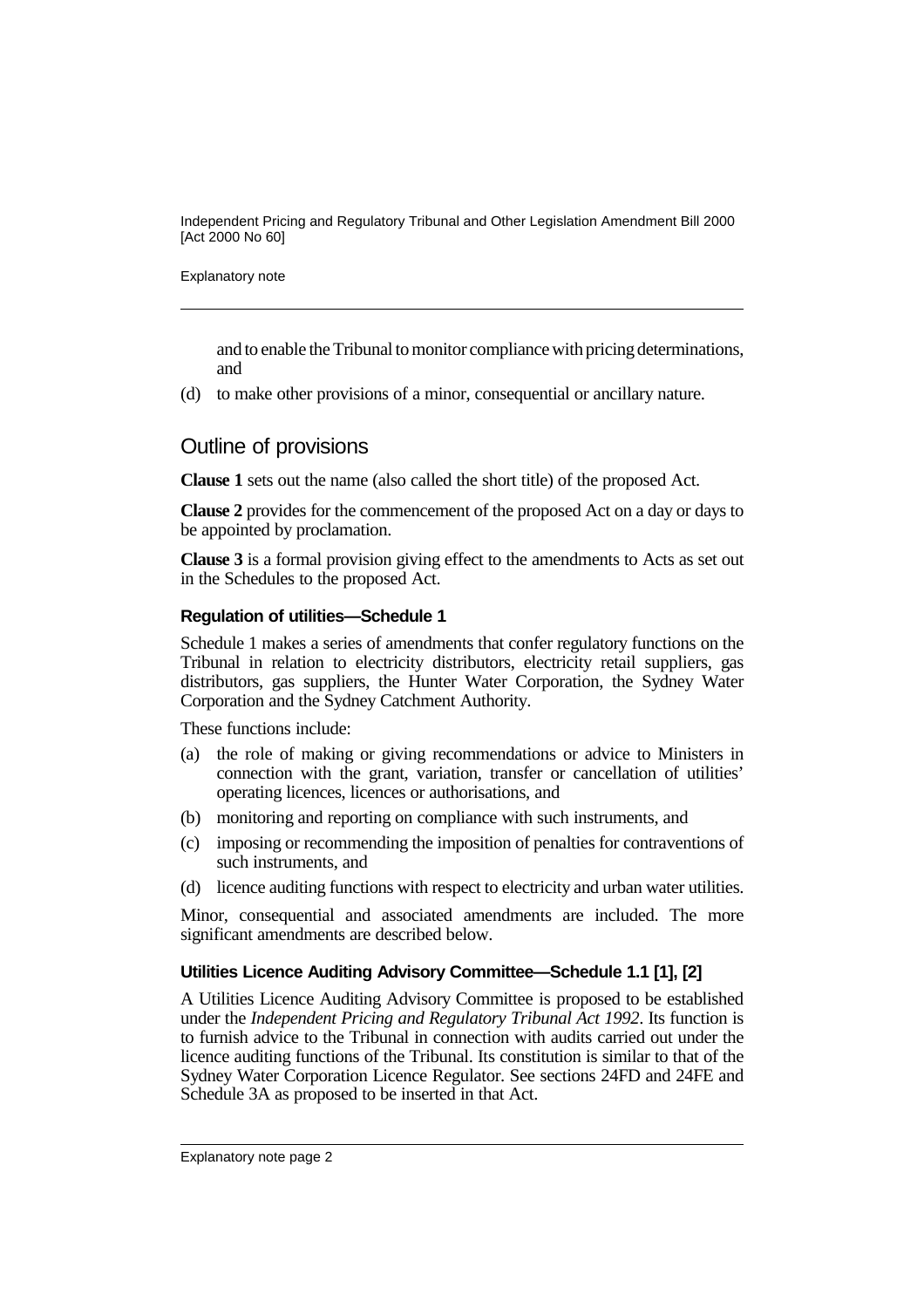Explanatory note

#### **Recommendations and advice—Schedule 1.1 [1]**

A role of the Tribunal under its regulatory functions is that of making recommendations or giving advice to relevant Ministers. The Bill provides for protocols to be established regarding the making or giving of any such recommendations or advice. See section 24FA as proposed to be inserted in the *Independent Pricing and Regulatory Tribunal Act 1992*.

#### **Directions as to government policy—Schedule 1.1 [1]**

When exercising its regulatory functions (but not its licence auditing functions), the Tribunal is obliged to comply with a specific direction of the relevant Minister or the Premier as to certified government policy. See section 24FB as proposed to be inserted in the *Independent Pricing and Regulatory Tribunal Act 1992*.

#### **Imposition of penalties by Tribunal—Schedule 1.2 [8], [13]–[16], 1.3 [2]–[7], [10]–[15], 1.4 [2], 1.5 [2], 1.6 [5]**

The Tribunal is authorised to impose monetary penalties not exceeding \$10,000 for contraventions of operating licences, licences and authorisations. Certain procedures and restrictions are established, and such penalties may be the subject of review by the Administrative Decisions Tribunal. Existing punitive powers are not affected by the Tribunal's new powers.

#### **Licence Compliance Advisory Board—Schedule 1.2 [2]–[5], [7], [12]**

The Licence Compliance Advisory Board established under the *Electricity Supply Act 1995* is proposed to be abolished. Its role under that Act is to be subsumed by the Tribunal.

#### **Sydney Water Corporation Licence Regulator—Schedule 1.5 [4]–[11], [13], 1.6 [1], [4], [7]–[12]**

The Sydney Water Corporation Licence Regulator established under the *Sydney Water Act 1994* is proposed to be abolished. Its role under that Act and the *Sydney Water Catchment Management Act 1998* is to be subsumed by the Tribunal.

#### **Consumer matters under the Electricity Supply Act 1995 and the Gas Supply Act 1996—Schedule 1.2 [9], 1.3 [18]**

Regulations regarding electricity customer consultative groups and standard form contracts will require consultation with the Minister for Fair Trading and the Tribunal before being made.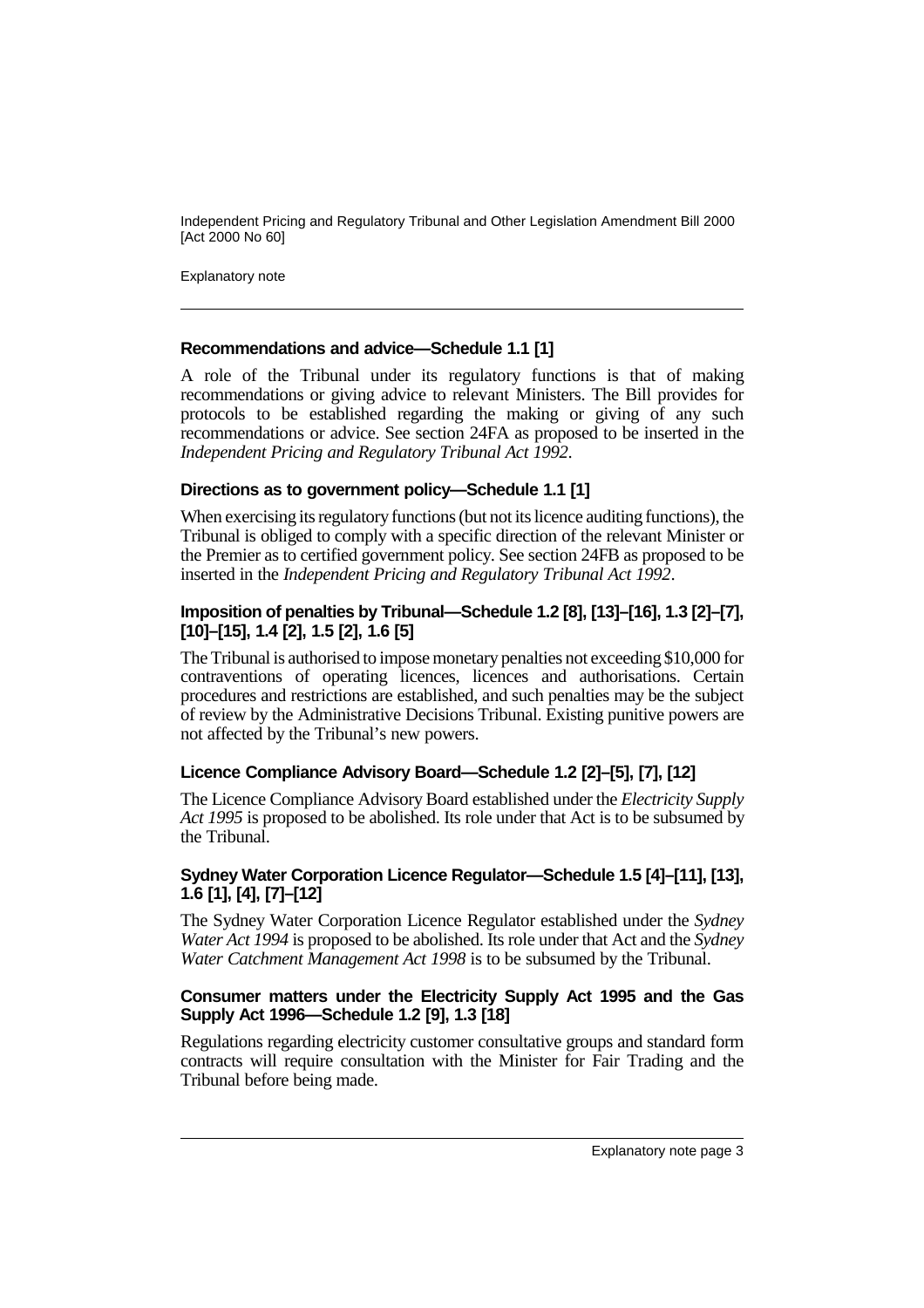Explanatory note

Regulations regarding gas standard form contracts will require consultation with the Tribunal before being made. This requirement is additional to the requirement for consultation with the Minister for Fair Trading, as proposed by Schedule 3.2 [5].

#### **Competitive neutrality—Schedule 2**

The Competition Principles Agreement was made on 11 April 1995 by the Commonwealth, the Territories and the States. It requires, among other things, all government agencies undertaking significant business activities in markets to act in a competitively neutral way. An actual or potential competitor of a government business may wish to make a complaint if it perceives that it is being adversely affected or being denied a market opportunity because of a "government business" net competitive advantage resulting solely from its public sector ownership.

The Bill establishes a dual mechanism for dealing with competitive neutrality complaints against public trading agencies, involving the Tribunal and the State Contracts Control Board (set up under the *Public Sector Management Act 1988*). The Board will investigate complaints that a public authority has failed to comply with competitive neutrality principles in relation to tender bids made by the authority in response to an invitation for tenders. The Tribunal will deal with other competitive neutrality complaints. Complaints involving local councils and other local authorities will be dealt with by the Department of Local Government under other arrangements, except where the complaint also involves other public trading agencies.

Schedule 2.1 amends the *Independent Pricing and Regulatory Tribunal Act 1992*, and Schedule 2.2 amends the *Public Sector Management Act 1988*, to give effect to the scheme described above. Schedule 2.3 amends the *Freedom of Information Act 1989* to provide that the Tribunal and the Board are exempt bodies in connection with their complaint handling, investigative and reporting functions in relation to competitive neutrality.

#### **Miscellaneous amendments—Schedule 3**

Schedule 3 contains a number of miscellaneous amendments. They are described below.

#### **Tribunal not subject to ministerial control—Schedule 3.1 [3]**

Section 7 of the *Independent Pricing and Regulatory Tribunal Act 1992* is amended to make it clear that the Tribunal is not subject to the control or direction of any Minister, except where this is provided for by legislation.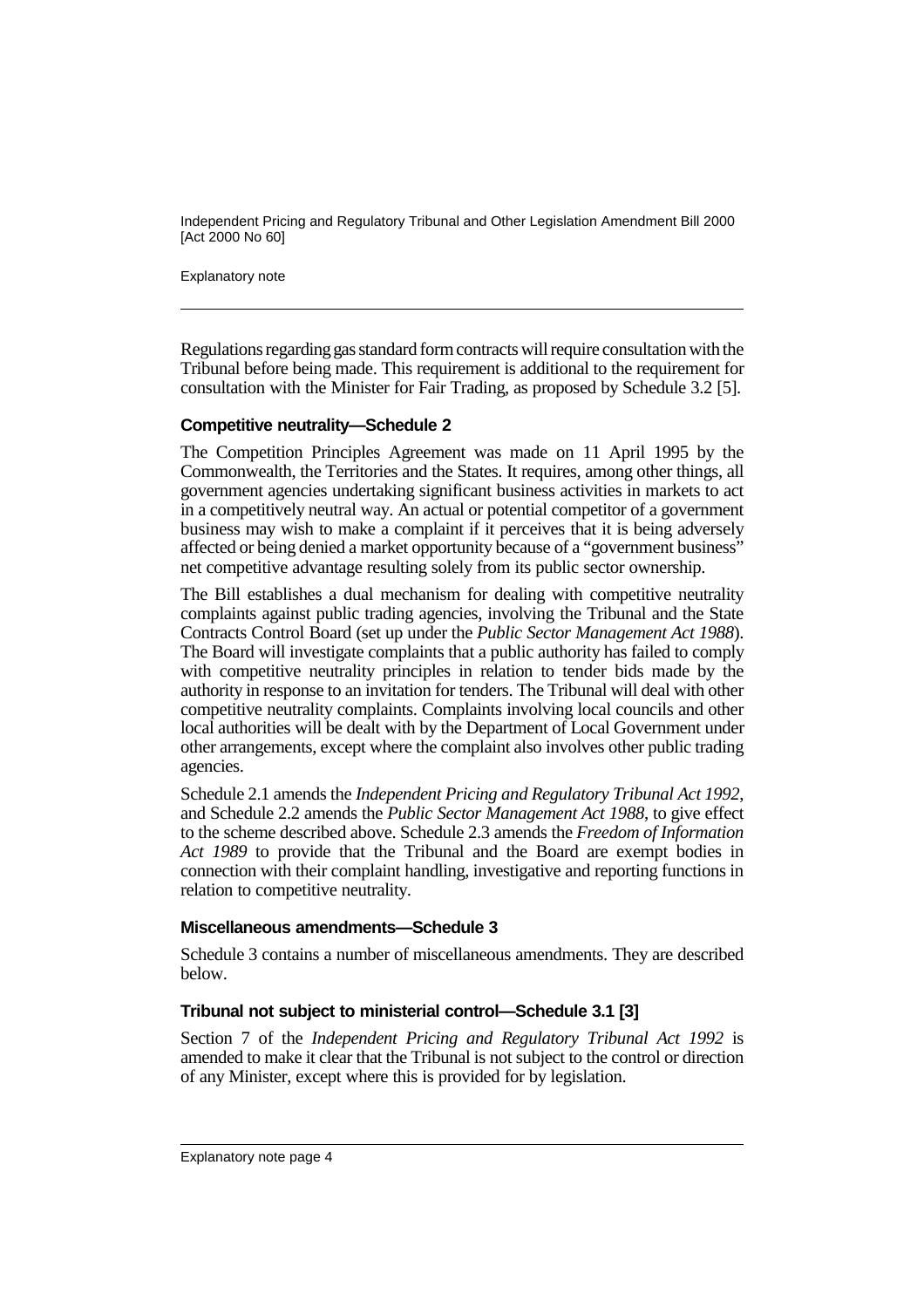Explanatory note

#### **Delegation by Tribunal—Schedule 3.1 [5], [6]**

Section 10 (2) of the *Independent Pricing and Regulatory Tribunal Act 1992* is amended to prevent the delegation of the Tribunal's function of making determinations and recommendations under any other Act (as well as that Act) to a committee that includes persons who are not members of the Tribunal.

Section 10 (3) is inserted into that Act to permit the Tribunal to delegate functions to officers of the Tribunal, other than functions of making or giving determinations, recommendations, advice or reports under any Act.

#### **General contents of price determinations—Schedule 3.1 [13]**

Section 13A of the *Independent Pricing and Regulatory Tribunal Act 1992* is replaced. Under the new section, the Tribunal will be able to make a "mixed" price determination by adopting both the mechanism of fixing the maximum price for a part or parts of a government monopoly service and the mechanism of setting the methodology for fixing the maximum price for another part or parts of the service, as well as by adopting either mechanism. The section continues the current preference for the direct fixing of the maximum price.

#### **Revenue caps in price determinations—Schedule 3.1 [14]**

Section 14A of the *Independent Pricing and Regulatory Tribunal Act 1992* is amended to make it clear that the Tribunal may make a price determination by reference to maximum revenue or to a maximum rate of increase or a minimum rate of decrease in maximum revenue.

#### **Passing through of efficient cost of complying with a government directive—Schedule 3.1 [15]**

Section 16A is proposed to be inserted in the *Independent Pricing and Regulatory Tribunal Act 1992* to enable the portfolio Minister for a government agency to direct the Tribunal to include in a price determination applicable to the agency an amount or factor that represents the efficient cost of complying with a government directive.

#### **Monitoring of compliance with price determinations—Schedule 3.1 [24]**

A new Part 3A is proposed to be inserted in the *Independent Pricing and Regulatory Tribunal Act 1992* to enable the Tribunal to monitor and report on the level of compliance by government agencies with applicable price determinations of the pricing for government monopoly services. Agencies will be able to be required to give information, documents and evidence to the Tribunal.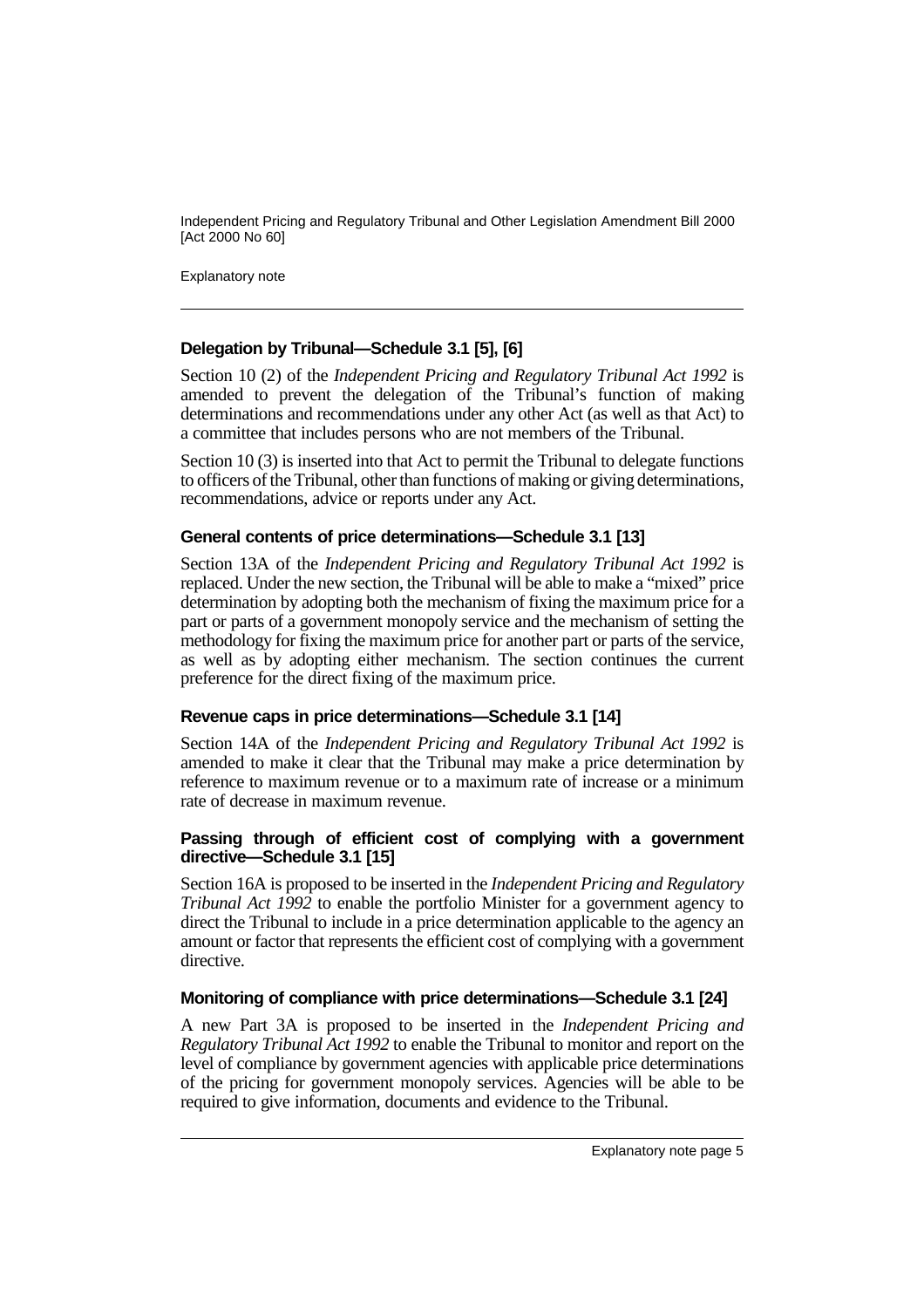Explanatory note

#### **Personal liability—Schedule 3.1 [26]**

Section 26 of the *Independent Pricing and Regulatory Tribunal Act 1992* is replaced to make amendments by way of statute law revision.

#### **Consumer matters under the Gas Supply Act 1996—Schedule 3.2 [4]–[6], 3.3**

Proposed section 83A of the *Gas Supply Act 1996* gathers together regulationmaking powers concerning the design, sale and safe use of gas appliances and associated matters. See Schedule 3.2 [6] (which inserts the new section), Schedule 3.2 [4] (which contains some current regulation-making powers being transferred to the new section), and Schedule 3.3 (which contains uncommenced regulationmaking powers being transferred to the new section). It is proposed that the administration of the new section will be allocated to the Minister for Fair Trading.

Schedule 3.2 [5] inserts a provision requiring any proposed regulations relating to standard form contracts, the form and content of gas bills, debt collection procedures relating to unpaid gas bills, standards of service to gas customers and gas customer councils to be the subject of consultation with the Minister for Fair Trading.

#### **Term for which operating licence for Hunter Water Corporation can be renewed—Schedule 3.4**

Section 15 of the *Hunter Water Act 1991* is amended to increase from 3 to 5 years the maximum term for which the operating licence for the Hunter Water Corporation can be renewed on any one occasion. This will bring the Hunter Water Corporation into line with the Sydney Water Corporation and the Sydney Catchment Authority in this respect.

#### **Savings and transitional provisions—Schedule 3.1 [27], [28]**

Schedule 4 to the *Independent Pricing and Regulatory Tribunal Act 1992* is amended to enact savings and transitional provisions and to enable regulations to be made of a savings or transitional nature.

#### **Arrangement of the provisions of the Independent Pricing and Regulatory Tribunal Act 1992—Schedule 3.1 [1], [4], [7]–[12], [16]–[23], [25]**

With the proposed insertion of new provisions into the *Independent Pricing and Regulatory Tribunal Act 1992*, the opportunity has been taken to insert more division headings and to re-arrange some of its provisions. The overall structure of the amended Act would be as follows: